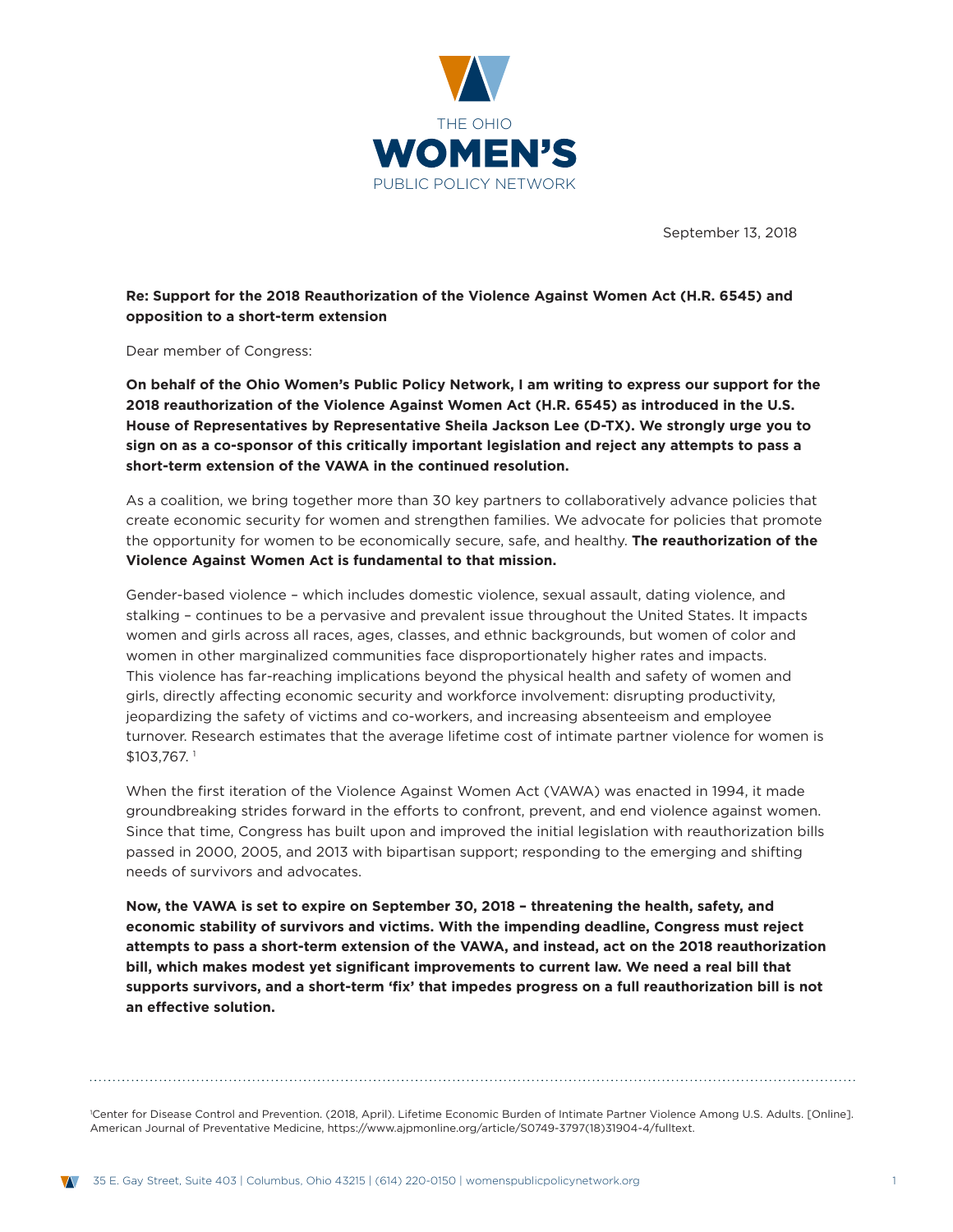As the expiration deadline approaches, the fate of crucial funding, protections, and programs for survivors and victims hangs in the balance. Congress must reaffirm their commitment to provide protections to survivors and victims; improve community-based programs to combat and prevent gender-based violence, and modernize tools and resources to prevent – and ultimately end – gender-based violence. To do that, we are calling upon members of the House of Representatives to sign on as a co-sponsor of the 2018 reauthorization of the Violence Against Women Act and reject attempts to pass a short-term extension of the VAWA. **Enacting modest yet substantial changes to the VAWA, the 2018 reauthorization bill (H.R. 6545) would:**

**• Allocate important investments in preventative programs:** The bill would increase funding to the Rape Prevention & Education Program from \$50 million to \$150 million, responding to the increased need and demand for such services.

**• Return sovereignty to tribes to prosecute non-native offenders of sexual assault, trafficking, stalking, and child abuse.** Reports estimate that Native Americans are victims of violence crimes at twice the rate of any other demographic group in the United States, and Native women experience exceptionally higher rates of violence.<sup>2</sup> These rates of violence are compounded by complications for legally prosecuting non-native perpetrators. The protections extended in H.R. 6545 would hold offenders accountable on tribal lands.

**• Bolster protections for survivors living in public housing, including those seeking housing transfers based on safety concerns:** Gender-based violence is one of the most prevalent causes of homelessness for women because they often have limited resources after fleeing an abusive relationship or experience eviction linked to abuse (due to police involvement which landlords view negatively). According to research, approximately half (50 percent) of women who are homeless report that the immediate cause of their homelessness was intimate partner violence. The strengthened protections in the 2018 reauthorization of the VAWA are particularly important to survivors facing housing instability who are supporting children. Approximately 92 percent of homeless mothers reported experiencing physical or sexual assault during their lifetime.<sup>3</sup>

**• Modernize and update definitions of certain types of violence:** The 2018 reauthorization would add new definitions that respond to the experiences of survivors and feedback from advocates executing the work on the ground. The new definitions include: Abuse in Later Life, Alternative Justice Response, Digital Services, Forced Marriage, Economic Abuse, and Technological Abuse. It would also update the current definition of domestic violence.

**• Improve tools and regulations for judicial and law enforcement to more effectively ensure that crimes are investigated and prosecuted, prioritizing victims' wishes in the final outcome:** The VAWA has led to improved responses from and interactions with the criminal justice system for survivors of gender-based violence, which has contributed to increased reporting by survivors. The 2018 reauthorization would implement two specific improvements for the criminal justice system: (1) Add a new purpose to the Improving Criminal Justice Response grant program to implement alternative justice responses that are focused on victim autonomy, agency and safety to provide resolution and restitution for the victim and (2) Strengthen privacy protections across state lines and online with digital records, and preserve confidentiality upon a survivor's death in accordance with their wishes.

2 Women of Color Network. (2006, June). Facts & Stats: Domestic Violence in Communities of Color. https://www.doj.state.or.us/wp-content/ uploads/2017/08/women\_of\_color\_network\_facts\_domestic\_violence\_2006.pdf 3 Olsen, L., Rollins, C., Billhardt, K. The Washington State Coalition Against Domestic Violence. (2013, June). The Intersection of Domestic Violence and Homeless. http://www.ncdsv.org/images/WSCADV-VAHFP\_Intersection-of-DV-and-Homelessness\_6-2013.pdf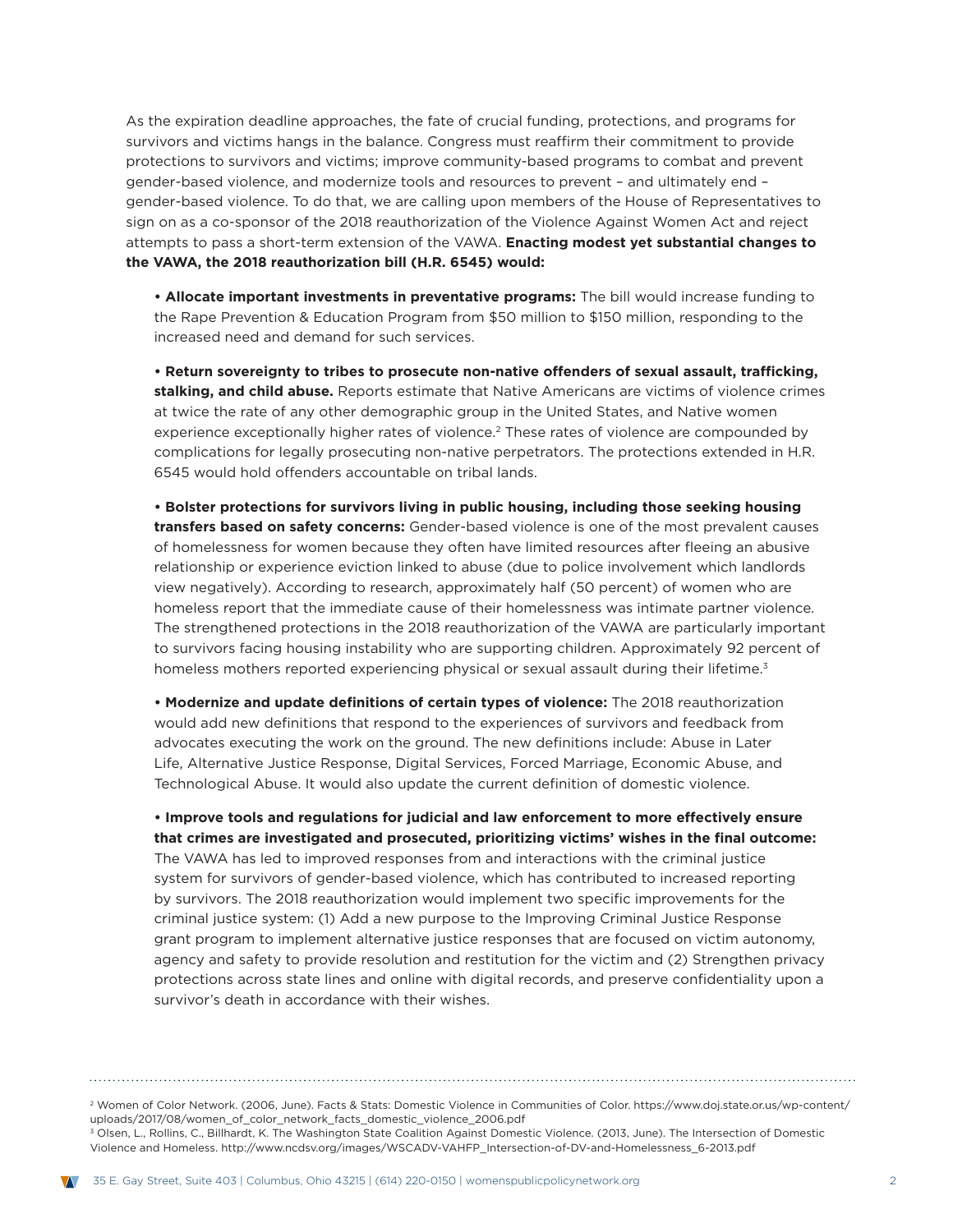**• Improve enforcement of current federal domestic violence-related firearms laws and close loopholes to reduce firearm-involved abuse and intimate partner homicide.** There is a direct link between domestic violence and gun violence, and women are five times more likely to be killed by intimate partner abuse when a gun is present. Black women are disproportionately impacted by gun violence, and in 2015, studies found that Black women were two and a half times more likely to be murdered by men than were White women.<sup>4</sup>

**• Expand and improve protections for incarcerated survivors:** Women have become the fastestgrowing segment of the incarcerated population, and more than 60 percent of women in state prisons have at least one child under the age of 18.5 The 2018 reauthorization bill recognizes the stress, trauma, and financial toll incarcerated women and their families face, particularly children. To better prepare incarcerated women returning to their communities, H.R. 6545 would improve health care services to focus on trauma informed responses.

**• Expand the VAWA's ability to respond to sexual harassment, which impacts women in every industry and sector of work:** Women of color and immigrant women are particularly vulnerable to sexual harassment and assault in the workplace as they are overrepresented in lower-wage industries, which have stark power imbalances and meager legal protections.

The Violence Against Women Act has been fundamental in preventing and responding to genderbased violence in key ways: addressing barriers to accessing safety and resources that survivors face, such as child care, transportation, and affordable housing; focusing resources and outreach to marginalized communities, which often face higher rates of gender-based violence; and improving interactions and responses with the criminal justice and court system for survivors.

It is imperative that Congress continue to extend and improve upon these protections and programs for survivors and victims provided by the VAWA – the future of Ohio women, families, and communities depends on it. **Again, we strongly urge you to co-sponsor the Violence Against Women Reauthorization Act of 2018 (H.R. 6545) and reject a short-term extension of the VAWA in the continuing resolution.**

Sincerely,

Erin Ryan Managing Director, The Ohio Women's Public Policy Network

4Green, S. The Institute for Women's Policy Research. (2017, July). One Pager: Violence Against Black Women – Many Types, Far-reaching Effects. https://iwpr.org/violence-black-women-many-types-far-reaching-effects/ 5The Sentencing Project. (2015, November). Fact Sheet: Incarcerated Women and Girls. https://www.sentencingproject.org/wp-content/ uploads/2016/02/Incarcerated-Women-and-Girls.pdf